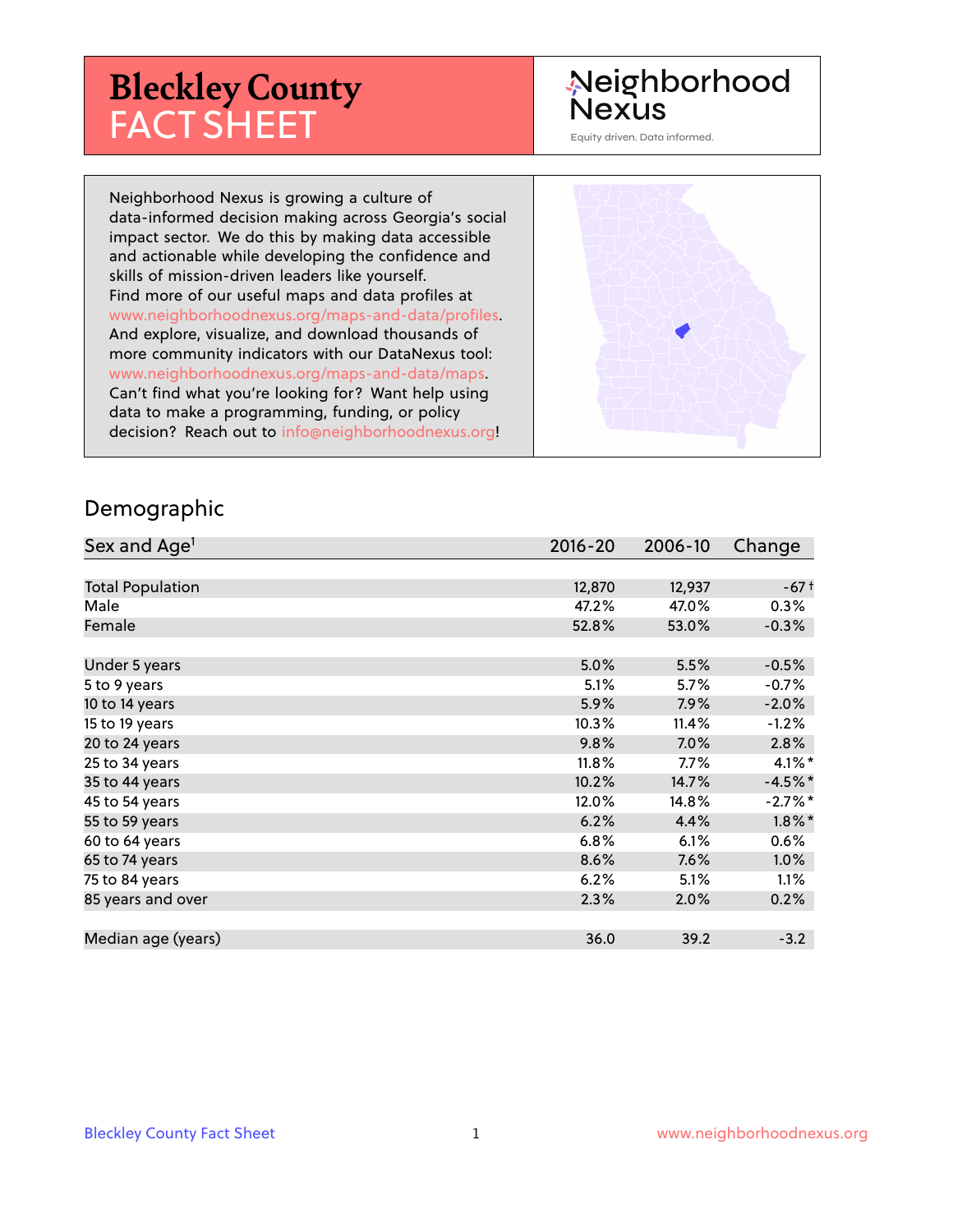# Demographic, continued...

| <b>Total population</b><br>12,870<br>12,937<br>$-67+$<br>99.6%<br>100.0%<br>$-0.4%$<br>70.6%<br>$2.1\%$ *<br>68.5%<br><b>Black or African American</b><br>28.5%<br>29.6%<br>$-1.0%$<br>0.0%<br>0.0%<br>0.0%<br>0.1%<br>1.4%<br>$-1.3%$<br>Asian<br>Native Hawaiian and Other Pacific Islander<br>0.0%<br>0.0%<br>0.0%<br>Some other race<br>0.3%<br>0.5%<br>$-0.1%$<br>0.4%<br>0.4%<br>0.0%<br>Two or more races<br>$2016 - 20$<br>2006-10<br>Change<br>12,870<br>Total population<br>12,937<br>$-67+$<br>White<br>68.5%<br>$2.5%$ *<br>71.0%<br><b>Black or African American</b><br>$-0.9%$<br>28.7%<br>29.6%<br>American Indian and Alaska Native<br>0.0%<br>0.0%<br>0.0%<br>0.4%<br>1.4%<br>$-1.1%$<br>Asian<br>Native Hawaiian and Other Pacific Islander<br>0.0%<br>0.0%<br>0.0%<br>0.3%<br>0.5%<br>$-0.1%$<br>$2016 - 20$<br>2006-10<br>Change<br><b>Total population</b><br>12,870<br>12,937<br>$-67+$<br>3.2%<br>0.2%<br>$3.0\%$ *<br>Hispanic or Latino (of any race)<br>Not Hispanic or Latino<br>96.8%<br>99.8%<br>$-3.0\%$ *<br>68.1%<br>68.4%<br>$-0.3%$<br>Black or African American alone<br>28.2%<br>29.6%<br>$-1.3%$<br>American Indian and Alaska Native alone<br>0.0%<br>0.0%<br>0.0%<br>0.1%<br>1.4%<br>$-1.3%$<br>Native Hawaiian and Other Pacific Islander alone<br>0.0%<br>0.0%<br>0.0%<br>0.0%<br>0.4%<br>$-0.4%$<br>Some other race alone<br>0.4%<br>0.4%<br>0.0%<br>Two or more races<br>$2016 - 20$<br>2006-10<br>Change<br>Foreign-born population<br>314<br>244<br>70<br>Naturalized U.S. citizen<br>43.0%<br>21.9%<br>65.0%<br>$-21.9%$<br>35.0%<br>57.0%<br>$2016 - 20$<br>2006-10<br>Change<br>Citizen, 18 and over population<br>385<br>10,230<br>9,845<br>45.6%<br>Male<br>46.7%<br>1.1%<br>Female<br>53.3%<br>54.4%<br>$-1.1%$ | Race <sup>2</sup>                                            | 2016-20 | 2006-10 | Change |
|--------------------------------------------------------------------------------------------------------------------------------------------------------------------------------------------------------------------------------------------------------------------------------------------------------------------------------------------------------------------------------------------------------------------------------------------------------------------------------------------------------------------------------------------------------------------------------------------------------------------------------------------------------------------------------------------------------------------------------------------------------------------------------------------------------------------------------------------------------------------------------------------------------------------------------------------------------------------------------------------------------------------------------------------------------------------------------------------------------------------------------------------------------------------------------------------------------------------------------------------------------------------------------------------------------------------------------------------------------------------------------------------------------------------------------------------------------------------------------------------------------------------------------------------------------------------------------------------------------------------------------------------------------------------------------------------------------------------------------------------------------------------|--------------------------------------------------------------|---------|---------|--------|
|                                                                                                                                                                                                                                                                                                                                                                                                                                                                                                                                                                                                                                                                                                                                                                                                                                                                                                                                                                                                                                                                                                                                                                                                                                                                                                                                                                                                                                                                                                                                                                                                                                                                                                                                                                    |                                                              |         |         |        |
|                                                                                                                                                                                                                                                                                                                                                                                                                                                                                                                                                                                                                                                                                                                                                                                                                                                                                                                                                                                                                                                                                                                                                                                                                                                                                                                                                                                                                                                                                                                                                                                                                                                                                                                                                                    | One race                                                     |         |         |        |
|                                                                                                                                                                                                                                                                                                                                                                                                                                                                                                                                                                                                                                                                                                                                                                                                                                                                                                                                                                                                                                                                                                                                                                                                                                                                                                                                                                                                                                                                                                                                                                                                                                                                                                                                                                    | White                                                        |         |         |        |
|                                                                                                                                                                                                                                                                                                                                                                                                                                                                                                                                                                                                                                                                                                                                                                                                                                                                                                                                                                                                                                                                                                                                                                                                                                                                                                                                                                                                                                                                                                                                                                                                                                                                                                                                                                    |                                                              |         |         |        |
|                                                                                                                                                                                                                                                                                                                                                                                                                                                                                                                                                                                                                                                                                                                                                                                                                                                                                                                                                                                                                                                                                                                                                                                                                                                                                                                                                                                                                                                                                                                                                                                                                                                                                                                                                                    | American Indian and Alaska Native                            |         |         |        |
|                                                                                                                                                                                                                                                                                                                                                                                                                                                                                                                                                                                                                                                                                                                                                                                                                                                                                                                                                                                                                                                                                                                                                                                                                                                                                                                                                                                                                                                                                                                                                                                                                                                                                                                                                                    |                                                              |         |         |        |
|                                                                                                                                                                                                                                                                                                                                                                                                                                                                                                                                                                                                                                                                                                                                                                                                                                                                                                                                                                                                                                                                                                                                                                                                                                                                                                                                                                                                                                                                                                                                                                                                                                                                                                                                                                    |                                                              |         |         |        |
|                                                                                                                                                                                                                                                                                                                                                                                                                                                                                                                                                                                                                                                                                                                                                                                                                                                                                                                                                                                                                                                                                                                                                                                                                                                                                                                                                                                                                                                                                                                                                                                                                                                                                                                                                                    |                                                              |         |         |        |
|                                                                                                                                                                                                                                                                                                                                                                                                                                                                                                                                                                                                                                                                                                                                                                                                                                                                                                                                                                                                                                                                                                                                                                                                                                                                                                                                                                                                                                                                                                                                                                                                                                                                                                                                                                    |                                                              |         |         |        |
|                                                                                                                                                                                                                                                                                                                                                                                                                                                                                                                                                                                                                                                                                                                                                                                                                                                                                                                                                                                                                                                                                                                                                                                                                                                                                                                                                                                                                                                                                                                                                                                                                                                                                                                                                                    | Race alone or in combination with other race(s) <sup>3</sup> |         |         |        |
|                                                                                                                                                                                                                                                                                                                                                                                                                                                                                                                                                                                                                                                                                                                                                                                                                                                                                                                                                                                                                                                                                                                                                                                                                                                                                                                                                                                                                                                                                                                                                                                                                                                                                                                                                                    |                                                              |         |         |        |
|                                                                                                                                                                                                                                                                                                                                                                                                                                                                                                                                                                                                                                                                                                                                                                                                                                                                                                                                                                                                                                                                                                                                                                                                                                                                                                                                                                                                                                                                                                                                                                                                                                                                                                                                                                    |                                                              |         |         |        |
|                                                                                                                                                                                                                                                                                                                                                                                                                                                                                                                                                                                                                                                                                                                                                                                                                                                                                                                                                                                                                                                                                                                                                                                                                                                                                                                                                                                                                                                                                                                                                                                                                                                                                                                                                                    |                                                              |         |         |        |
|                                                                                                                                                                                                                                                                                                                                                                                                                                                                                                                                                                                                                                                                                                                                                                                                                                                                                                                                                                                                                                                                                                                                                                                                                                                                                                                                                                                                                                                                                                                                                                                                                                                                                                                                                                    |                                                              |         |         |        |
|                                                                                                                                                                                                                                                                                                                                                                                                                                                                                                                                                                                                                                                                                                                                                                                                                                                                                                                                                                                                                                                                                                                                                                                                                                                                                                                                                                                                                                                                                                                                                                                                                                                                                                                                                                    |                                                              |         |         |        |
|                                                                                                                                                                                                                                                                                                                                                                                                                                                                                                                                                                                                                                                                                                                                                                                                                                                                                                                                                                                                                                                                                                                                                                                                                                                                                                                                                                                                                                                                                                                                                                                                                                                                                                                                                                    |                                                              |         |         |        |
|                                                                                                                                                                                                                                                                                                                                                                                                                                                                                                                                                                                                                                                                                                                                                                                                                                                                                                                                                                                                                                                                                                                                                                                                                                                                                                                                                                                                                                                                                                                                                                                                                                                                                                                                                                    | Some other race                                              |         |         |        |
|                                                                                                                                                                                                                                                                                                                                                                                                                                                                                                                                                                                                                                                                                                                                                                                                                                                                                                                                                                                                                                                                                                                                                                                                                                                                                                                                                                                                                                                                                                                                                                                                                                                                                                                                                                    | Hispanic or Latino and Race <sup>4</sup>                     |         |         |        |
|                                                                                                                                                                                                                                                                                                                                                                                                                                                                                                                                                                                                                                                                                                                                                                                                                                                                                                                                                                                                                                                                                                                                                                                                                                                                                                                                                                                                                                                                                                                                                                                                                                                                                                                                                                    |                                                              |         |         |        |
|                                                                                                                                                                                                                                                                                                                                                                                                                                                                                                                                                                                                                                                                                                                                                                                                                                                                                                                                                                                                                                                                                                                                                                                                                                                                                                                                                                                                                                                                                                                                                                                                                                                                                                                                                                    |                                                              |         |         |        |
|                                                                                                                                                                                                                                                                                                                                                                                                                                                                                                                                                                                                                                                                                                                                                                                                                                                                                                                                                                                                                                                                                                                                                                                                                                                                                                                                                                                                                                                                                                                                                                                                                                                                                                                                                                    |                                                              |         |         |        |
|                                                                                                                                                                                                                                                                                                                                                                                                                                                                                                                                                                                                                                                                                                                                                                                                                                                                                                                                                                                                                                                                                                                                                                                                                                                                                                                                                                                                                                                                                                                                                                                                                                                                                                                                                                    | White alone                                                  |         |         |        |
|                                                                                                                                                                                                                                                                                                                                                                                                                                                                                                                                                                                                                                                                                                                                                                                                                                                                                                                                                                                                                                                                                                                                                                                                                                                                                                                                                                                                                                                                                                                                                                                                                                                                                                                                                                    |                                                              |         |         |        |
|                                                                                                                                                                                                                                                                                                                                                                                                                                                                                                                                                                                                                                                                                                                                                                                                                                                                                                                                                                                                                                                                                                                                                                                                                                                                                                                                                                                                                                                                                                                                                                                                                                                                                                                                                                    |                                                              |         |         |        |
|                                                                                                                                                                                                                                                                                                                                                                                                                                                                                                                                                                                                                                                                                                                                                                                                                                                                                                                                                                                                                                                                                                                                                                                                                                                                                                                                                                                                                                                                                                                                                                                                                                                                                                                                                                    | Asian alone                                                  |         |         |        |
|                                                                                                                                                                                                                                                                                                                                                                                                                                                                                                                                                                                                                                                                                                                                                                                                                                                                                                                                                                                                                                                                                                                                                                                                                                                                                                                                                                                                                                                                                                                                                                                                                                                                                                                                                                    |                                                              |         |         |        |
|                                                                                                                                                                                                                                                                                                                                                                                                                                                                                                                                                                                                                                                                                                                                                                                                                                                                                                                                                                                                                                                                                                                                                                                                                                                                                                                                                                                                                                                                                                                                                                                                                                                                                                                                                                    |                                                              |         |         |        |
|                                                                                                                                                                                                                                                                                                                                                                                                                                                                                                                                                                                                                                                                                                                                                                                                                                                                                                                                                                                                                                                                                                                                                                                                                                                                                                                                                                                                                                                                                                                                                                                                                                                                                                                                                                    |                                                              |         |         |        |
|                                                                                                                                                                                                                                                                                                                                                                                                                                                                                                                                                                                                                                                                                                                                                                                                                                                                                                                                                                                                                                                                                                                                                                                                                                                                                                                                                                                                                                                                                                                                                                                                                                                                                                                                                                    | U.S. Citizenship Status <sup>5</sup>                         |         |         |        |
|                                                                                                                                                                                                                                                                                                                                                                                                                                                                                                                                                                                                                                                                                                                                                                                                                                                                                                                                                                                                                                                                                                                                                                                                                                                                                                                                                                                                                                                                                                                                                                                                                                                                                                                                                                    |                                                              |         |         |        |
|                                                                                                                                                                                                                                                                                                                                                                                                                                                                                                                                                                                                                                                                                                                                                                                                                                                                                                                                                                                                                                                                                                                                                                                                                                                                                                                                                                                                                                                                                                                                                                                                                                                                                                                                                                    |                                                              |         |         |        |
|                                                                                                                                                                                                                                                                                                                                                                                                                                                                                                                                                                                                                                                                                                                                                                                                                                                                                                                                                                                                                                                                                                                                                                                                                                                                                                                                                                                                                                                                                                                                                                                                                                                                                                                                                                    | Not a U.S. citizen                                           |         |         |        |
|                                                                                                                                                                                                                                                                                                                                                                                                                                                                                                                                                                                                                                                                                                                                                                                                                                                                                                                                                                                                                                                                                                                                                                                                                                                                                                                                                                                                                                                                                                                                                                                                                                                                                                                                                                    |                                                              |         |         |        |
|                                                                                                                                                                                                                                                                                                                                                                                                                                                                                                                                                                                                                                                                                                                                                                                                                                                                                                                                                                                                                                                                                                                                                                                                                                                                                                                                                                                                                                                                                                                                                                                                                                                                                                                                                                    | Citizen, Voting Age Population <sup>6</sup>                  |         |         |        |
|                                                                                                                                                                                                                                                                                                                                                                                                                                                                                                                                                                                                                                                                                                                                                                                                                                                                                                                                                                                                                                                                                                                                                                                                                                                                                                                                                                                                                                                                                                                                                                                                                                                                                                                                                                    |                                                              |         |         |        |
|                                                                                                                                                                                                                                                                                                                                                                                                                                                                                                                                                                                                                                                                                                                                                                                                                                                                                                                                                                                                                                                                                                                                                                                                                                                                                                                                                                                                                                                                                                                                                                                                                                                                                                                                                                    |                                                              |         |         |        |
|                                                                                                                                                                                                                                                                                                                                                                                                                                                                                                                                                                                                                                                                                                                                                                                                                                                                                                                                                                                                                                                                                                                                                                                                                                                                                                                                                                                                                                                                                                                                                                                                                                                                                                                                                                    |                                                              |         |         |        |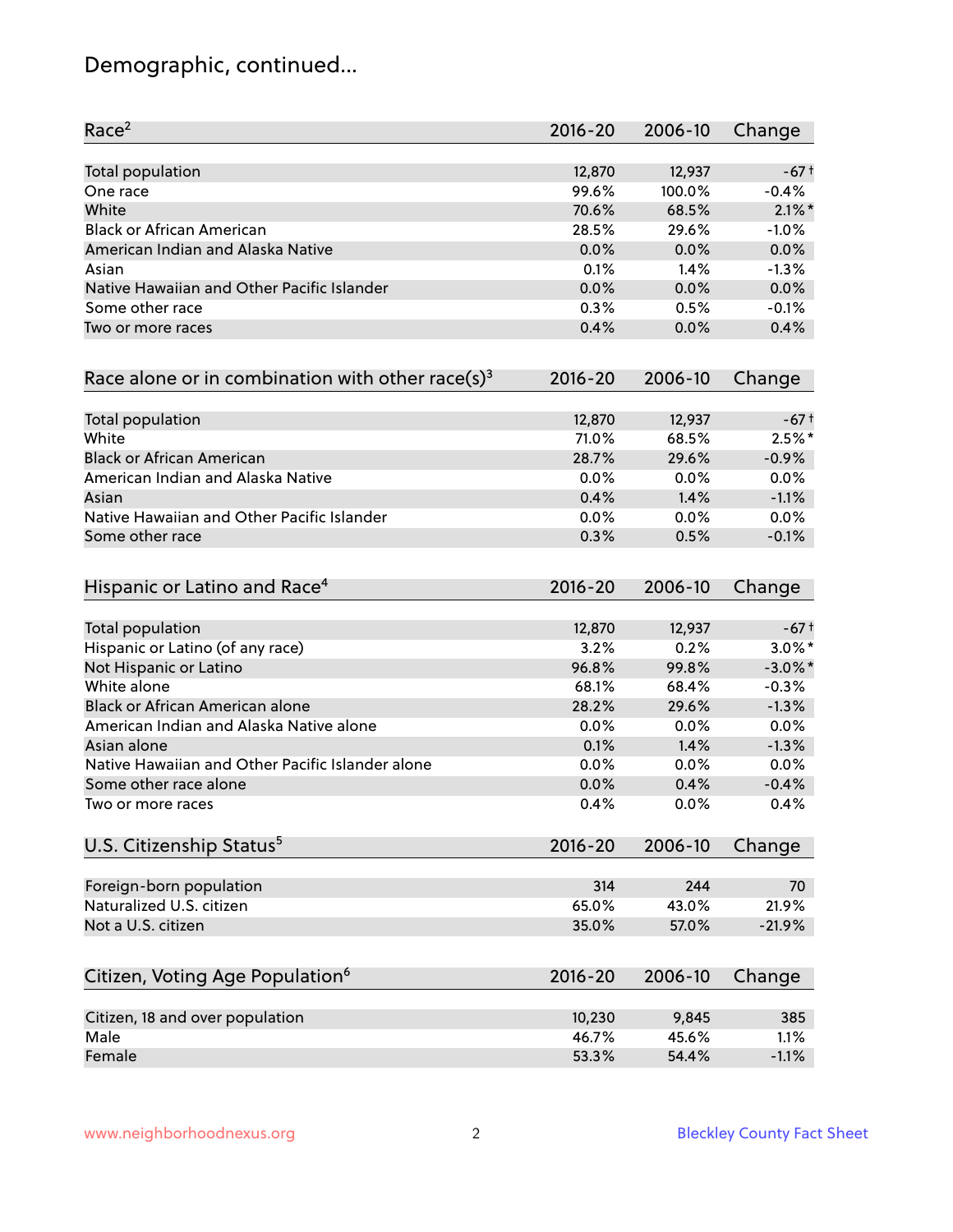#### Economic

| Income <sup>7</sup>                                 | $2016 - 20$ | 2006-10 | Change    |
|-----------------------------------------------------|-------------|---------|-----------|
|                                                     |             |         |           |
| All households                                      | 4,250       | 4,268   | $-18$     |
| Less than \$10,000                                  | 10.6%       | 13.3%   | $-2.8%$   |
| \$10,000 to \$14,999                                | 5.8%        | 8.7%    | $-2.9%$   |
| \$15,000 to \$24,999                                | 12.8%       | 15.7%   | $-2.9%$   |
| \$25,000 to \$34,999                                | 11.3%       | 11.8%   | $-0.5%$   |
| \$35,000 to \$49,999                                | 12.3%       | 11.9%   | 0.3%      |
| \$50,000 to \$74,999                                | 22.4%       | 20.0%   | 2.4%      |
| \$75,000 to \$99,999                                | 8.9%        | 8.2%    | 0.7%      |
| \$100,000 to \$149,999                              | 12.1%       | 5.9%    | $6.2\%$ * |
| \$150,000 to \$199,999                              | 2.4%        | 2.4%    | $-0.0%$   |
| \$200,000 or more                                   | 1.5%        | 2.1%    | $-0.6%$   |
| Median household income (dollars)                   | 46,992      | 35,661  | $11,331*$ |
| Mean household income (dollars)                     | 55,877      | 51,833  | 4,043     |
| With earnings                                       | 67.2%       | 67.7%   | $-0.5%$   |
| Mean earnings (dollars)                             | 57,888      | 60,966  | $-3,078$  |
| <b>With Social Security</b>                         | 39.1%       | 40.5%   | $-1.4%$   |
| Mean Social Security income (dollars)               | 18,635      | 11,911  | $6,724*$  |
| With retirement income                              | 25.6%       | 20.2%   | $5.4\%$ * |
| Mean retirement income (dollars)                    | 22,341      | 19,560  | 2,781     |
| With Supplemental Security Income                   | 10.6%       | $3.3\%$ | $7.3\%$ * |
| Mean Supplemental Security Income (dollars)         | 7,304       | 4,631   | $2,672*$  |
| With cash public assistance income                  | 8.3%        | 0.9%    | $7.4\%$ * |
| Mean cash public assistance income (dollars)        | 1,363       | 1,423   | $-60$     |
| With Food Stamp/SNAP benefits in the past 12 months | 18.3%       | 15.3%   | 3.1%      |
|                                                     |             |         |           |
| Families                                            | 3,064       | 2,971   | 93        |
| Less than \$10,000                                  | 6.9%        | 6.1%    | 0.8%      |
| \$10,000 to \$14,999                                | 6.1%        | 5.8%    | 0.3%      |
| \$15,000 to \$24,999                                | 10.6%       | 16.1%   | $-5.5%$   |
| \$25,000 to \$34,999                                | 10.8%       | 9.5%    | 1.3%      |
| \$35,000 to \$49,999                                | 14.1%       | 14.6%   | $-0.6%$   |
| \$50,000 to \$74,999                                | 20.4%       | 23.4%   | $-3.0%$   |
| \$75,000 to \$99,999                                | 11.1%       | 10.0%   | 1.1%      |
| \$100,000 to \$149,999                              | 15.4%       | $8.0\%$ | $7.4\%$ * |
| \$150,000 to \$199,999                              | 2.7%        | 3.4%    | $-0.7%$   |
| \$200,000 or more                                   | 1.9%        | 3.0%    | $-1.1%$   |
| Median family income (dollars)                      | 50,509      | 48,750  | 1,759     |
| Mean family income (dollars)                        | 62,287      | 62,937  | $-650$    |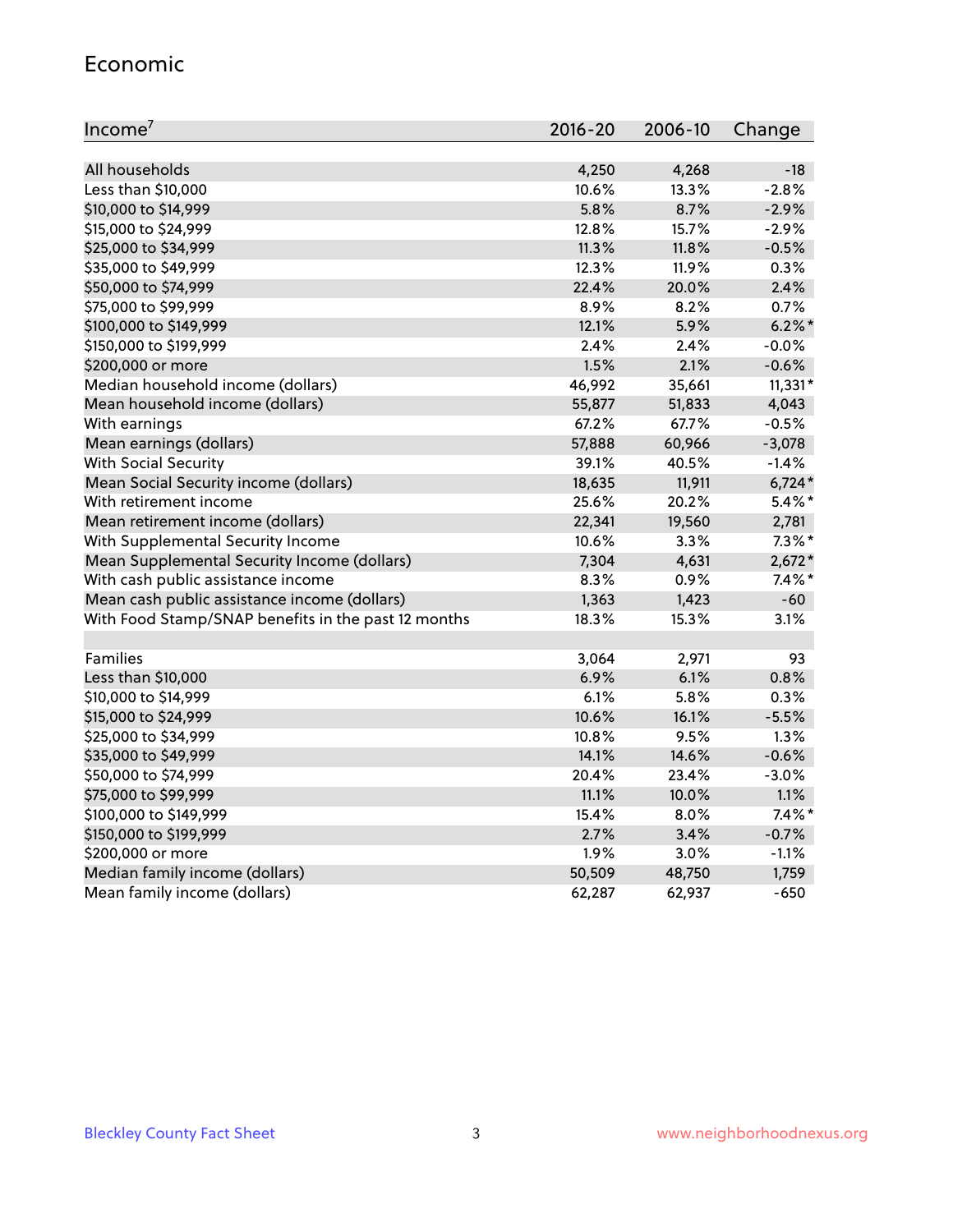### Economic, continued...

| Income, continued <sup>8</sup>                                        | $2016 - 20$ | 2006-10 | Change    |
|-----------------------------------------------------------------------|-------------|---------|-----------|
|                                                                       |             |         |           |
| Nonfamily households                                                  | 1,186       | 1,297   | $-111$    |
| Median nonfamily income (dollars)                                     | 27,862      | 16,010  | $11,852*$ |
| Mean nonfamily income (dollars)                                       | 36,591      | 23,972  | 12,618 *  |
| Median earnings for workers (dollars)                                 | 26,057      | 25,299  | 758       |
| Median earnings for male full-time, year-round workers                | 41,832      | 36,697  | 5,135     |
| (dollars)                                                             |             |         |           |
| Median earnings for female full-time, year-round workers<br>(dollars) | 28,029      | 26,691  | 1,338     |
| Per capita income (dollars)                                           | 20,502      | 18,960  | 1,542     |
|                                                                       |             |         |           |
| Families and People Below Poverty Level <sup>9</sup>                  | 2016-20     | 2006-10 | Change    |
|                                                                       |             |         |           |
| <b>All families</b>                                                   | 14.6%       | 18.0%   | $-3.4%$   |
| With related children under 18 years                                  | 24.6%       | 29.1%   | $-4.5%$   |
| With related children under 5 years only                              | 47.2%       | 15.9%   | 31.3%     |
| Married couple families                                               | 8.6%        | 12.7%   | $-4.2%$   |
| With related children under 18 years                                  | 16.3%       | 18.1%   | $-1.7%$   |
| With related children under 5 years only                              | 64.2%       | 21.4%   | 42.8%*    |
| Families with female householder, no husband present                  | 34.6%       | 39.3%   | $-4.7%$   |
| With related children under 18 years                                  | 33.3%       | 54.6%   | $-21.3%$  |
| With related children under 5 years only                              | 34.2%       | 0.0%    | 34.2%     |
| All people                                                            | 18.4%       | 19.5%   | $-1.1%$   |
| Under 18 years                                                        | 22.9%       | 29.1%   | $-6.3%$   |
| Related children under 18 years                                       | 22.9%       | 29.0%   | $-6.1%$   |
| Related children under 5 years                                        | 21.9%       | 31.3%   | $-9.4%$   |
| Related children 5 to 17 years                                        | 23.3%       | 28.3%   | $-5.0%$   |
| 18 years and over                                                     | 17.2%       | 16.5%   | 0.7%      |
| 18 to 64 years                                                        | 19.0%       | 17.3%   | 1.8%      |
| 65 years and over                                                     | 11.0%       | 13.4%   | $-2.4%$   |
| People in families                                                    | 15.2%       | 17.0%   | $-1.8%$   |
| Unrelated individuals 15 years and over                               | 36.2%       | 35.0%   | 1.2%      |
|                                                                       |             |         |           |
| Non-Hispanic white people                                             | 12.8%       | 12.4%   | 0.4%      |
| Black or African-American people                                      | 37.0%       | 39.1%   | $-2.2%$   |
| Asian people                                                          | 0.0%        | $0.0\%$ | 0.0%      |
| Hispanic or Latino people                                             | 0.0%        | 39.1%   | $-39.1%$  |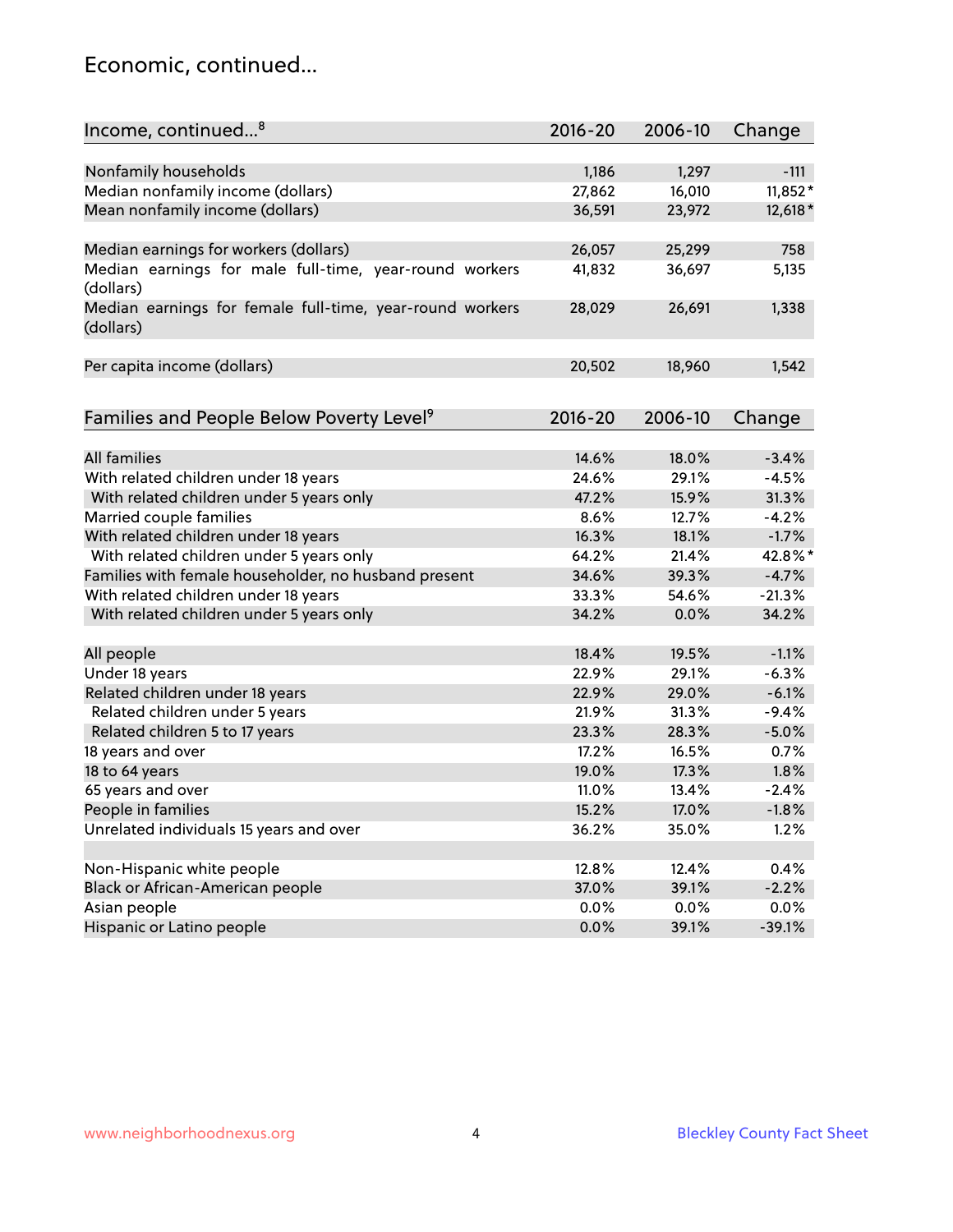# Employment

| Employment Status <sup>10</sup>                                                               | 2010        | 2020    | Change     |
|-----------------------------------------------------------------------------------------------|-------------|---------|------------|
| In Labor Force                                                                                | 4,501       | 5,474   | 5,474      |
| <b>Unemployment Rate</b>                                                                      | 6.5%        | 12.5%   | $-6.0%$    |
|                                                                                               |             |         |            |
| Industry <sup>11</sup>                                                                        | $2016 - 20$ | 2006-10 | Change     |
|                                                                                               |             |         |            |
| Civilian employed population 16 years and over                                                | 4,700       | 5,014   | $-314$     |
| Agriculture, forestry, fishing and hunting, and mining                                        | 3.2%        | 5.6%    | $-2.4%$    |
| Construction                                                                                  | 5.1%        | 5.0%    | 0.2%       |
| Manufacturing                                                                                 | 13.0%       | 12.5%   | 0.5%       |
| Wholesale trade                                                                               | 0.9%        | 3.3%    | $-2.3%$    |
| Retail trade                                                                                  | 10.9%       | 11.0%   | $-0.1%$    |
| Transportation and warehousing, and utilities                                                 | 6.6%        | 2.4%    | 4.2%       |
| Information                                                                                   | 0.6%        | 0.0%    | 0.6%       |
| Finance and insurance, and real estate and rental and leasing                                 | 3.7%        | 2.1%    | 1.6%       |
| Professional, scientific, and management, and administrative<br>and waste management services | 3.9%        | 6.7%    | $-2.8%$    |
| Educational services, and health care and social assistance                                   | 28.1%       | 26.1%   | 2.0%       |
| Arts, entertainment, and recreation, and accommodation and<br>food services                   | 5.5%        | 8.6%    | $-3.1%$    |
| Other services, except public administration                                                  | 1.1%        | 8.0%    | $-7.0\%$ * |
| <b>Public administration</b>                                                                  | 17.3%       | 8.8%    | $8.5\%$ *  |
| Occupation <sup>12</sup>                                                                      | $2016 - 20$ | 2006-10 | Change     |
|                                                                                               |             |         |            |
| Civilian employed population 16 years and over                                                | 4,700       | 5,014   | $-314$     |
| Management, business, science, and arts occupations                                           | 30.9%       | 21.9%   | $9.0\%$ *  |
| Service occupations                                                                           | 18.9%       | 21.8%   | $-2.9%$    |
| Sales and office occupations                                                                  | 18.1%       | 23.4%   | $-5.3%$    |
| Natural<br>construction,<br>and<br>maintenance<br>resources,<br>occupations                   | 14.4%       | 14.8%   | $-0.4%$    |
| Production, transportation, and material moving occupations                                   | 17.8%       | 18.1%   | $-0.4%$    |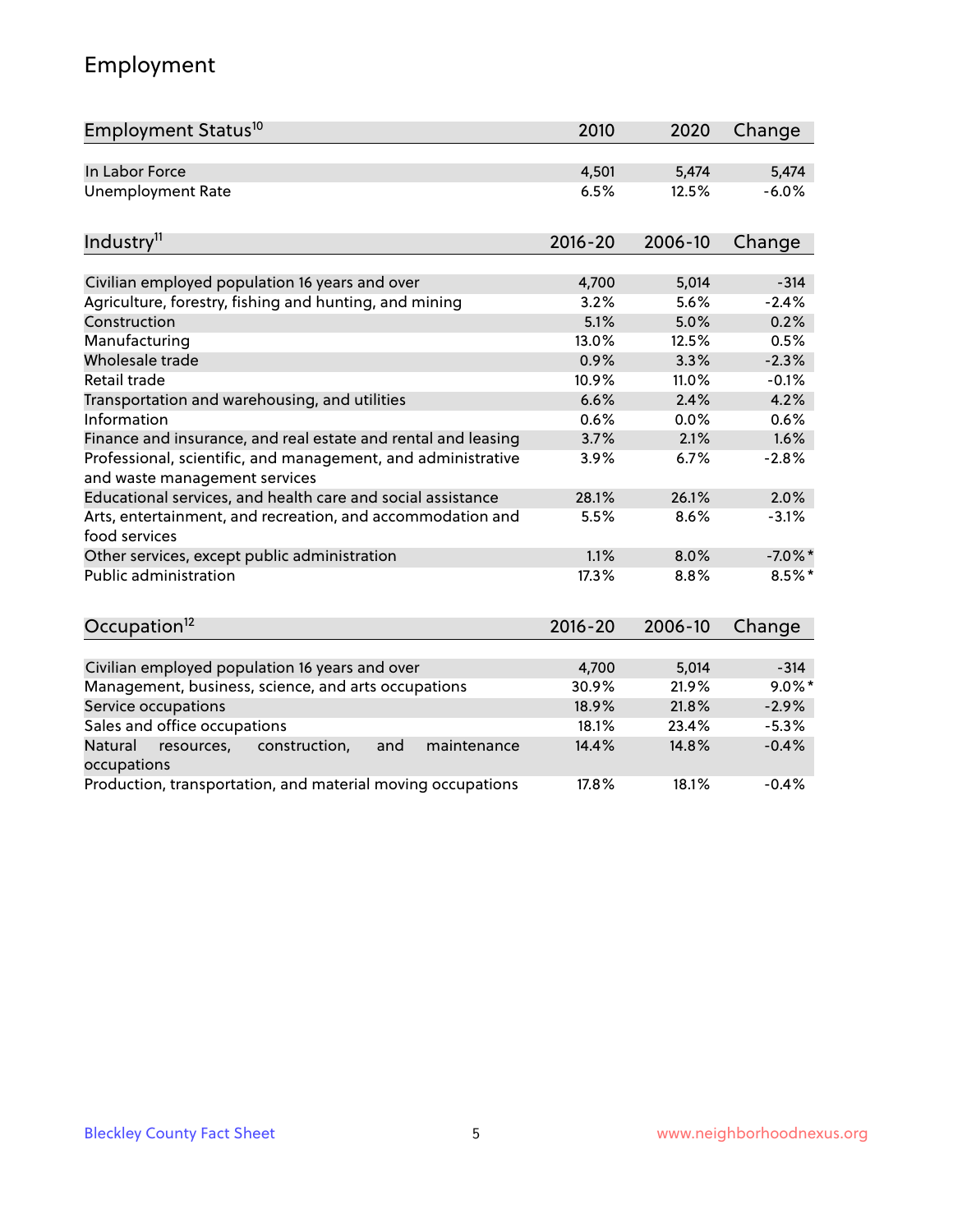# Employment, continued...

| Class of Worker <sup>13</sup>                          | $2016 - 20$ | 2006-10 | Change     |
|--------------------------------------------------------|-------------|---------|------------|
| Civilian employed population 16 years and over         | 4,700       | 5,014   | $-314$     |
| Private wage and salary workers                        | 61.4%       | 74.2%   | $-12.7%$ * |
| Government workers                                     | 35.5%       | 23.2%   | 12.3%*     |
| Self-employed in own not incorporated business workers | 3.1%        | 2.6%    | 0.5%       |
| Unpaid family workers                                  | 0.0%        | 0.0%    | 0.0%       |
| Job Flows <sup>14</sup>                                | 2019        | 2010    | Change     |
|                                                        |             |         |            |
| Total Jobs in county                                   | 2,346       | 3,336   | $-990$     |
| Held by residents of county                            | 43.3%       | 42.9%   | 0.4%       |
| Held by non-residents of county                        | 56.7%       | 57.1%   | $-0.4%$    |
|                                                        |             |         |            |
| Jobs by Industry Sector <sup>15</sup>                  | 2019        | 2010    | Change     |
| Total Jobs in county                                   | 2,346       | 3,336   | $-990$     |
| Goods Producing sectors                                | 12.3%       | 25.9%   | $-13.6%$   |
| Trade, Transportation, and Utilities sectors           | 15.5%       | 18.1%   | $-2.6%$    |
| All Other Services sectors                             | 72.2%       | 56.0%   | 16.1%      |
|                                                        |             |         |            |
| Total Jobs in county held by county residents          | 1,016       | 1,432   | $-416$     |
| <b>Goods Producing sectors</b>                         | 13.7%       | 24.0%   | $-10.3%$   |
| Trade, Transportation, and Utilities sectors           | 11.8%       | 12.0%   | $-0.2%$    |
| All Other Services sectors                             | 74.5%       | 64.0%   | 10.5%      |
| Jobs by Earnings <sup>16</sup>                         | 2019        | 2010    | Change     |
|                                                        |             |         |            |
| Total Jobs in county                                   | 2,346       | 3,336   | $-990$     |
| Jobs with earnings \$1250/month or less                | 31.2%       | 29.5%   | 1.7%       |
| Jobs with earnings \$1251/month to \$3333/month        | 39.0%       | 48.0%   | $-9.0%$    |
| Jobs with earnings greater than \$3333/month           | 29.8%       | 22.5%   | 7.3%       |
|                                                        |             |         |            |
| Total Jobs in county held by county residents          | 1,016       | 1,432   | $-416$     |
| Jobs with earnings \$1250/month or less                | 32.6%       | 30.0%   | 2.6%       |
| Jobs with earnings \$1251/month to \$3333/month        | 36.2%       | 44.6%   | $-8.4\%$   |
| Jobs with earnings greater than \$3333/month           | 31.2%       | 25.3%   | 5.9%       |
|                                                        |             |         |            |
| Jobs by Age of Worker <sup>17</sup>                    | 2019        | 2010    | Change     |
|                                                        |             |         |            |
| Total Jobs in county                                   | 2,346       | 3,336   | $-990$     |
| Jobs with workers age 29 or younger                    | 22.0%       | 19.9%   | 2.2%       |
| Jobs with workers age 30 to 54                         | 52.6%       | 60.8%   | $-8.2%$    |
| Jobs with workers age 55 or older                      | 25.4%       | 19.3%   | 6.1%       |
| Total Jobs in county held by county residents          | 1,016       | 1,432   | $-416$     |
| Jobs with workers age 29 or younger                    | 20.0%       | 15.3%   | 4.7%       |
| Jobs with workers age 30 to 54                         | 51.4%       | 62.3%   | $-10.9%$   |
| Jobs with workers age 55 or older                      | 28.6%       | 22.4%   | 6.2%       |
|                                                        |             |         |            |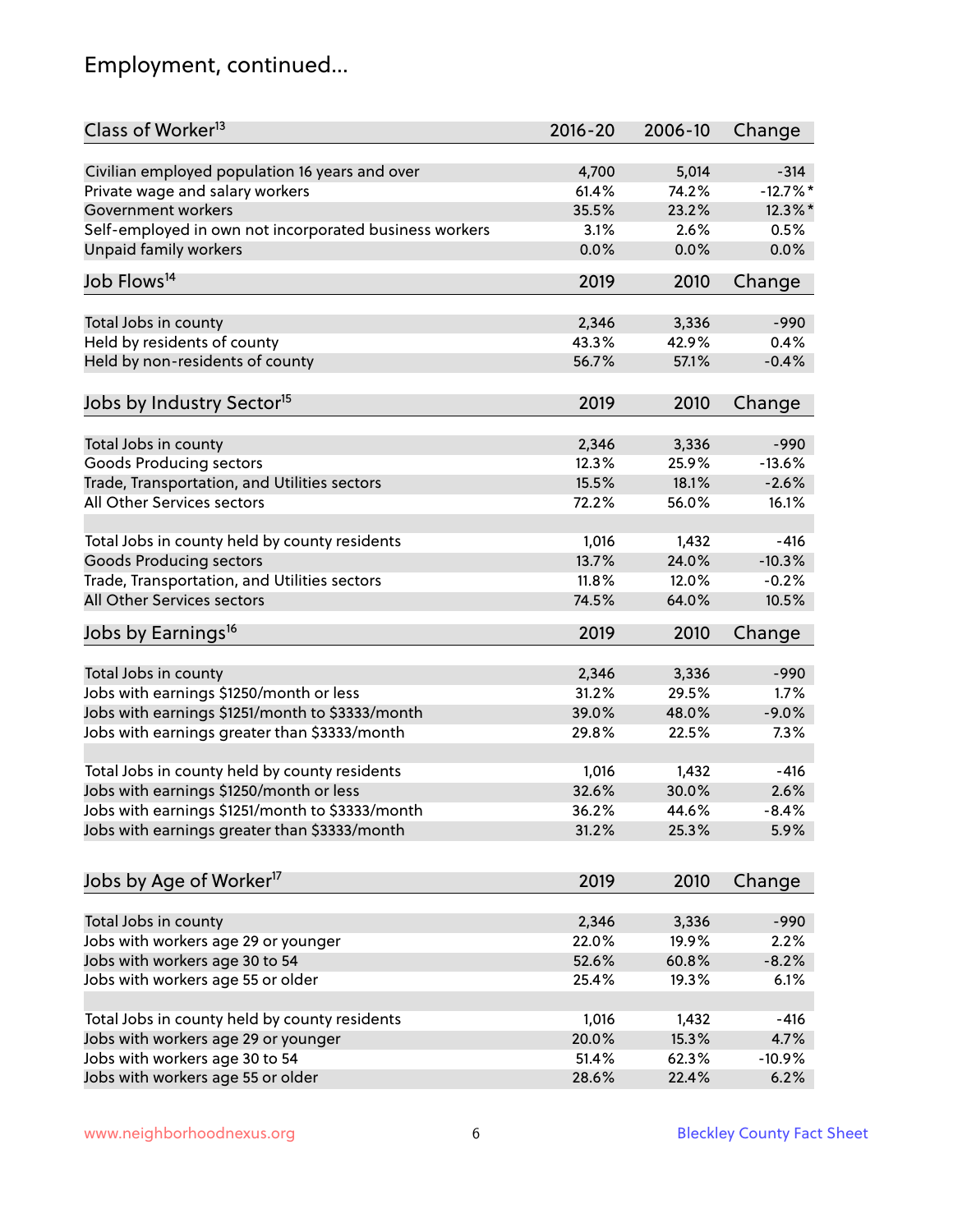#### Education

| Early Learning <sup>18</sup>                        |             |         | 2022        |
|-----------------------------------------------------|-------------|---------|-------------|
| Licensed Capacity of Early Learning Centers         |             |         | 287         |
| Licenced capacity per 1,000 children ages 0-4       |             |         | 445.0       |
| School Enrollment <sup>19</sup>                     | 2022        | 2010    | Change      |
|                                                     |             |         |             |
| <b>Enrolled in Public School</b>                    | 2,604       | 2,422   | 182         |
| White                                               | 69.0%       | 68.2%   | 0.8%        |
| <b>Black or African-American</b>                    | 23.9%       | 26.7%   | $-2.8%$     |
| Asian                                               | 0.7%        | 0.0%    | 0.7%        |
| <b>Native American</b>                              | 0.2%        | 0.0%    | 0.2%        |
| Pacific Islander                                    | 0.0%        | 0.0%    | 0.0%        |
| <b>Biracial or Multi-Racial</b>                     | 3.4%        | 1.9%    | 1.5%        |
| Hispanic or Latino                                  | 3.0%        | 2.3%    | 0.7%        |
| Georgia Milestones: 3rd Grade Reading <sup>20</sup> |             |         | 2019        |
|                                                     |             |         |             |
| Number of Students Tested                           |             |         | 181         |
| Proficient or Distinguished                         |             |         | 43.6%       |
| Georgia Milestones: 8th Grade Math <sup>21</sup>    |             |         | 2019        |
| Number of Students Tested                           |             |         | 160         |
| Proficient or Distinguished                         |             |         | 56.3%       |
| Graduation Rates <sup>22</sup>                      | 2021        | 2012    | Change      |
|                                                     |             |         |             |
| Cohort                                              | 170         | 188     | $-18$       |
| <b>High School Graduation Rate</b>                  | 92.9%       | 79.8%   | 13.2%       |
| Educational Attainment <sup>23</sup>                | $2016 - 20$ | 2006-10 | Change      |
|                                                     |             |         |             |
| Population 25 years and over                        | 8,241       | 8,080   | 161         |
| Less than 9th grade                                 | 4.0%        | 8.5%    | $-4.5%$ *   |
| 9th to 12th grade, no diploma                       | 6.4%        | 18.3%   | $-11.8\%$ * |
| High school graduate (includes equivalency)         | 38.5%       | 43.5%   | $-5.0%$     |
| Some college, no degree                             | 23.9%       | 12.7%   | $11.1\%$ *  |
| Associate's degree                                  | 9.3%        | 6.9%    | 2.4%        |
| Bachelor's degree                                   | 10.0%       | 3.8%    | $6.2\%$ *   |
| Graduate or professional degree                     | 8.0%        | 6.3%    | 1.7%        |
| Percent high school graduate or higher              | 89.6%       | 73.2%   | 16.3%*      |
| Percent bachelor's degree or higher                 | 17.9%       | 10.1%   | $7.8\%$ *   |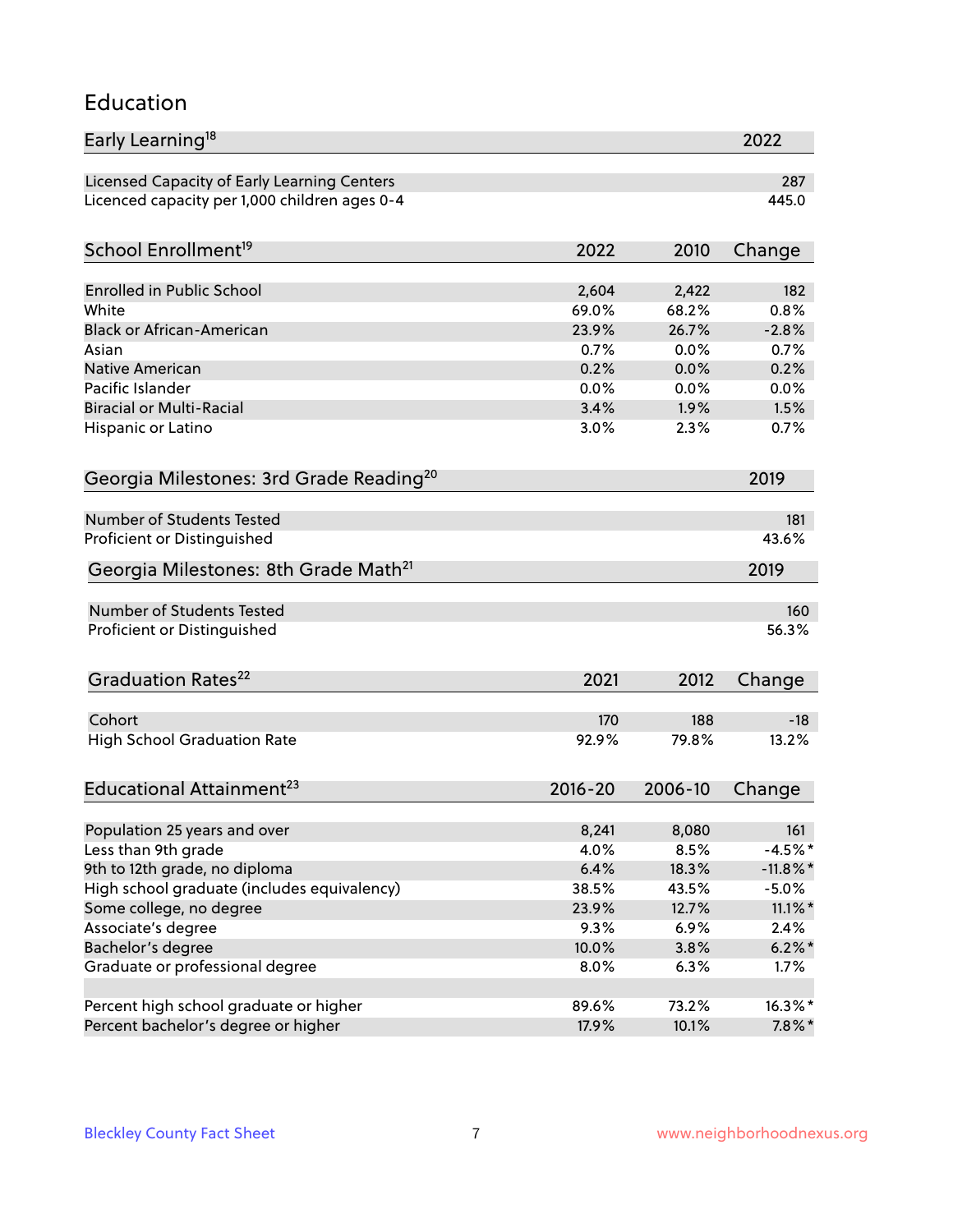### Housing

| Households by Type <sup>24</sup>                     | 2016-20     | 2006-10 | Change    |
|------------------------------------------------------|-------------|---------|-----------|
|                                                      |             |         |           |
| Total households                                     | 4,250       | 4,268   | $-18$     |
| Family households (families)                         | 72.1%       | 69.6%   | 2.5%      |
| With own children under 18 years                     | 32.2%       | 29.9%   | 2.3%      |
| Married-couple family                                | 49.7%       | 49.9%   | $-0.1%$   |
| With own children of the householder under 18 years  | 18.4%       | 18.8%   | $-0.4%$   |
| Male householder, no wife present, family            | 8.3%        | 4.0%    | $4.3\%$ * |
| With own children of the householder under 18 years  | 3.2%        | 1.4%    | $1.8\%$ * |
| Female householder, no husband present, family       | 14.1%       | 15.7%   | $-1.7%$   |
| With own children of the householder under 18 years  | 10.6%       | 9.7%    | 1.0%      |
| Nonfamily households                                 | 27.9%       | 30.4%   | $-2.5%$   |
| Householder living alone                             | 23.5%       | 27.2%   | $-3.7%$   |
| 65 years and over                                    | 10.2%       | 12.5%   | $-2.3%$   |
| Households with one or more people under 18 years    | 35.7%       | 31.6%   | 4.1%      |
| Households with one or more people 65 years and over | 34.1%       | 30.2%   | $3.8\%$ * |
|                                                      |             |         |           |
| Average household size                               | 2.73        | 2.89    | $-0.16$   |
| Average family size                                  | 3.21        | 3.56    | $-0.35$   |
| Housing Occupancy <sup>25</sup>                      | $2016 - 20$ | 2006-10 | Change    |
|                                                      |             |         |           |
| Total housing units                                  | 5,327       | 5,264   | 63        |
| Occupied housing units                               | 79.8%       | 81.1%   | $-1.3%$   |
| Vacant housing units                                 | 20.2%       | 18.9%   | 1.3%      |
| Homeowner vacancy rate                               | 0.0         | 0.0     | 0.0       |
| Rental vacancy rate                                  | 8.8         | 12.3    | $-3.6$    |
| Units in Structure <sup>26</sup>                     | 2016-20     | 2006-10 |           |
|                                                      |             |         | Change    |
| Total housing units                                  | 5,327       | 5,264   | 63        |
| 1-unit, detached                                     | 68.0%       | 62.5%   | 5.5%      |
| 1-unit, attached                                     | 0.3%        | 0.2%    | 0.1%      |
| 2 units                                              | 3.0%        | 6.0%    | $-3.0%$   |
| 3 or 4 units                                         | 3.7%        | 1.8%    | $1.9\%$ * |
| 5 to 9 units                                         | 0.5%        | 1.1%    | $-0.6%$   |
| 10 to 19 units                                       | 1.0%        | 0.9%    | 0.1%      |
| 20 or more units                                     | 0.3%        | 1.1%    | $-0.8%$   |
| Mobile home                                          | 23.0%       | 26.5%   | $-3.4%$   |
| Boat, RV, van, etc.                                  | 0.1%        | $0.0\%$ | 0.1%      |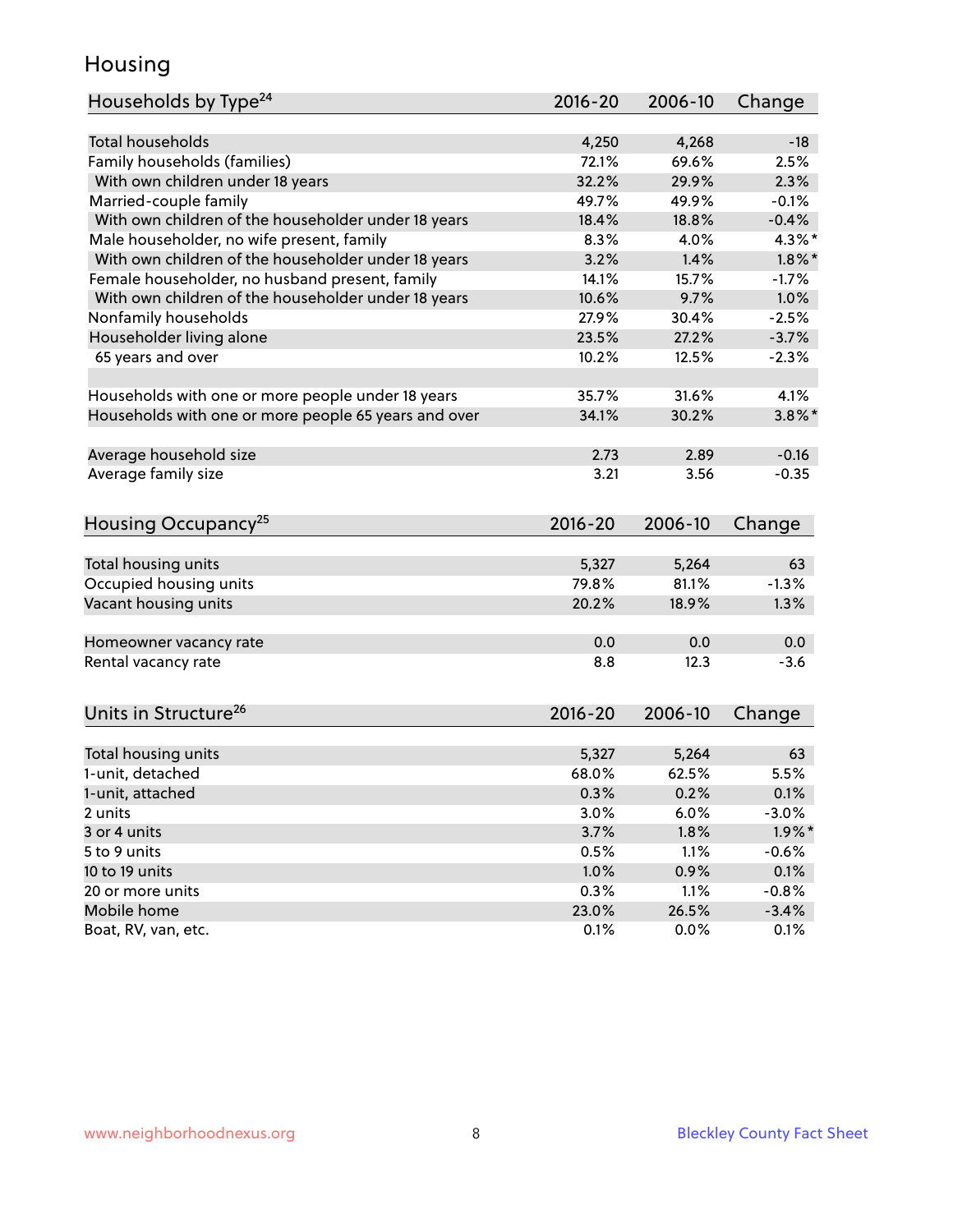# Housing, Continued...

| Year Structure Built <sup>27</sup>             | 2016-20     | 2006-10         | Change          |
|------------------------------------------------|-------------|-----------------|-----------------|
| Total housing units                            | 5,327       | 5,264           | 63              |
| Built 2014 or later                            | 2.7%        | (X)             | (X)             |
| Built 2010 to 2013                             | 2.7%        | (X)             | (X)             |
| Built 2000 to 2009                             | 14.8%       | 4.7%            | 10.1%*          |
| Built 1990 to 1999                             | 15.0%       | 23.5%           | $-8.5%$ *       |
| Built 1980 to 1989                             | 16.1%       | 16.3%           | $-0.3%$         |
| Built 1970 to 1979                             | 17.0%       | 17.2%           | $-0.2%$         |
| Built 1960 to 1969                             | 12.7%       | 14.5%           | $-1.7%$         |
| Built 1950 to 1959                             | 8.9%        | 10.8%           | $-1.9%$         |
| Built 1940 to 1949                             | 4.9%        | 4.3%            | 0.6%            |
| Built 1939 or earlier                          | 5.2%        | 8.7%            | $-3.5%$         |
| Housing Tenure <sup>28</sup>                   | $2016 - 20$ | 2006-10         | Change          |
|                                                |             |                 |                 |
| Occupied housing units                         | 4,250       | 4,268           | $-18$           |
| Owner-occupied                                 | 72.8%       | 69.0%           | 3.8%            |
| Renter-occupied                                | 27.2%       | 31.0%           | $-3.8%$         |
| Average household size of owner-occupied unit  | 2.76        | 2.92            | $-0.16*$        |
| Average household size of renter-occupied unit | 2.64        | 2.82            | $-0.18$         |
| Residence 1 Year Ago <sup>29</sup>             | $2016 - 20$ | 2006-10         | Change          |
|                                                | 12,721      |                 | $-108*$         |
| Population 1 year and over<br>Same house       | 90.6%       | 12,829<br>85.9% | 4.7%            |
| Different house in the U.S.                    | 9.4%        | 13.8%           | $-4.4%$         |
|                                                | 3.5%        | 7.1%            | $-3.6%$         |
| Same county                                    | 5.9%        | 6.7%            | $-0.7%$         |
| Different county<br>Same state                 | 4.9%        | 5.9%            | $-1.0%$         |
| Different state                                | 1.0%        | 0.8%            |                 |
| Abroad                                         | 0.0%        | 0.3%            | 0.2%<br>$-0.3%$ |
|                                                |             |                 |                 |
| Value of Housing Unit <sup>30</sup>            | 2016-20     | 2006-10         | Change          |
| Owner-occupied units                           | 3,093       | 2,943           | 150             |
| Less than \$50,000                             | 17.7%       | 28.5%           | $-10.9%$        |
| \$50,000 to \$99,999                           | 31.5%       | 36.9%           | $-5.4%$         |
| \$100,000 to \$149,999                         | 23.3%       | 14.7%           | $8.6\%$ *       |
| \$150,000 to \$199,999                         | 10.5%       | 9.1%            | 1.4%            |
| \$200,000 to \$299,999                         | 13.5%       | 7.2%            | $6.3\%$ *       |
| \$300,000 to \$499,999                         | 3.1%        | 2.9%            | 0.2%            |
| \$500,000 to \$999,999                         | 0.4%        | 0.7%            | $-0.4%$         |
| \$1,000,000 or more                            | 0.0%        | 0.0%            | 0.0%            |
| Median (dollars)                               | 101,900     | 71,000          | 30,900*         |
| Mortgage Status <sup>31</sup>                  | $2016 - 20$ | 2006-10         | Change          |
| Owner-occupied units                           | 3,093       | 2,943           | 150             |
| Housing units with a mortgage                  | 35.4%       | 35.2%           | 0.2%            |
| Housing units without a mortgage               | 64.6%       | 64.8%           | $-0.2%$         |
|                                                |             |                 |                 |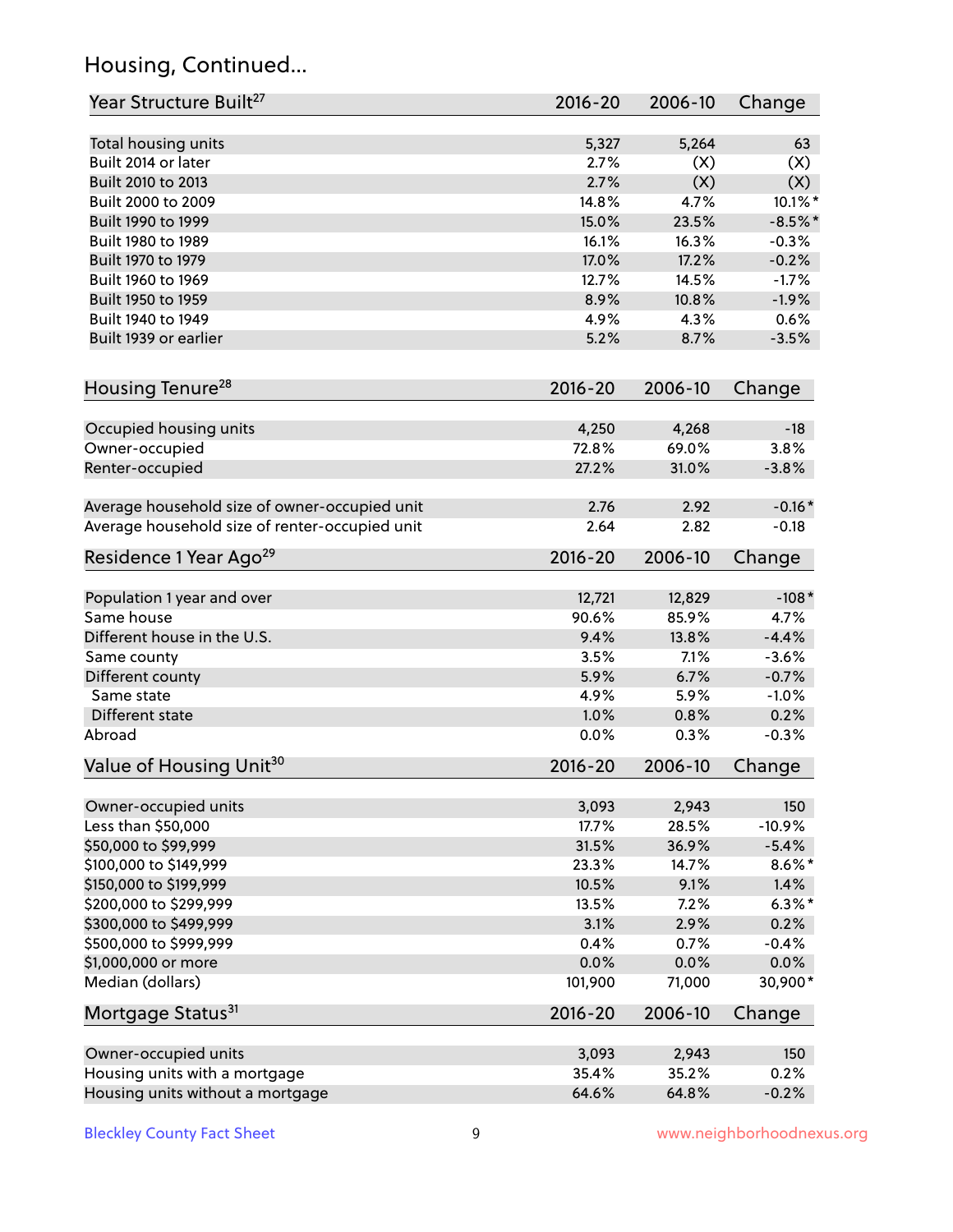# Housing, Continued...

| Selected Monthly Owner Costs <sup>32</sup>                                            | 2016-20     | 2006-10   | Change     |
|---------------------------------------------------------------------------------------|-------------|-----------|------------|
| Housing units with a mortgage                                                         | 1,095       | 1,036     | 59         |
| Less than \$300                                                                       | 0.0%        | 0.0%      | 0.0%       |
| \$300 to \$499                                                                        | 0.8%        | 1.0%      | $-0.1%$    |
| \$500 to \$999                                                                        | 36.5%       | 64.2%     | $-27.7%$ * |
| \$1,000 to \$1,499                                                                    | 46.1%       | 27.7%     | 18.4%*     |
| \$1,500 to \$1,999                                                                    | 13.9%       | 6.2%      | 7.7%       |
| \$2,000 to \$2,999                                                                    | 2.6%        | 1.0%      | 1.7%       |
| \$3,000 or more                                                                       | 0.0%        | 0.0%      | $0.0\%$    |
| Median (dollars)                                                                      | 1,103       | 881       | $222*$     |
|                                                                                       |             |           |            |
| Housing units without a mortgage                                                      | 1,998       | 1,907     | 91         |
| Less than \$150                                                                       | 2.9%        | 6.7%      | $-3.8%$    |
| \$150 to \$249                                                                        | 23.1%       | 29.5%     | $-6.3%$    |
| \$250 to \$349                                                                        | 23.6%       | 27.8%     | $-4.2%$    |
| \$350 to \$499                                                                        | 20.6%       | 24.2%     | $-3.6%$    |
| \$500 to \$699                                                                        | 15.6%       | 8.0%      | $7.6\%$ *  |
| \$700 or more                                                                         | 14.1%       | 3.9%      | 10.2%*     |
| Median (dollars)                                                                      | 353         | 309       | 44*        |
| Selected Monthly Owner Costs as a Percentage of<br>Household Income <sup>33</sup>     | $2016 - 20$ | 2006-10   | Change     |
| Housing units with a mortgage (excluding units where<br>SMOCAPI cannot be computed)   | 1,090       | 1,036     | 54         |
| Less than 20.0 percent                                                                | 62.8%       | 57.0%     | 5.8%       |
| 20.0 to 24.9 percent                                                                  | 8.1%        | 15.5%     | $-7.5%$    |
| 25.0 to 29.9 percent                                                                  | 8.3%        | 12.2%     | $-3.8%$    |
| 30.0 to 34.9 percent                                                                  | 0.9%        | 1.8%      | $-0.9%$    |
| 35.0 percent or more                                                                  | 19.8%       | 13.4%     | 6.4%       |
| Not computed                                                                          | 5           | $\pmb{0}$ | 5          |
| Housing unit without a mortgage (excluding units where<br>SMOCAPI cannot be computed) | 1,939       | 1,884     | 55         |
| Less than 10.0 percent                                                                | 46.6%       | 49.5%     | $-2.8%$    |
| 10.0 to 14.9 percent                                                                  | 22.5%       | 20.0%     | 2.5%       |
| 15.0 to 19.9 percent                                                                  | 12.6%       | 11.6%     | 1.1%       |
| 20.0 to 24.9 percent                                                                  | 4.6%        | 4.1%      | 0.5%       |
| 25.0 to 29.9 percent                                                                  | 2.1%        | 1.7%      | 0.4%       |
| 30.0 to 34.9 percent                                                                  | 2.6%        | 4.7%      | $-2.1%$    |
| 35.0 percent or more                                                                  | 9.0%        | 8.5%      | 0.5%       |
| Not computed                                                                          | 59          | 23        | 36         |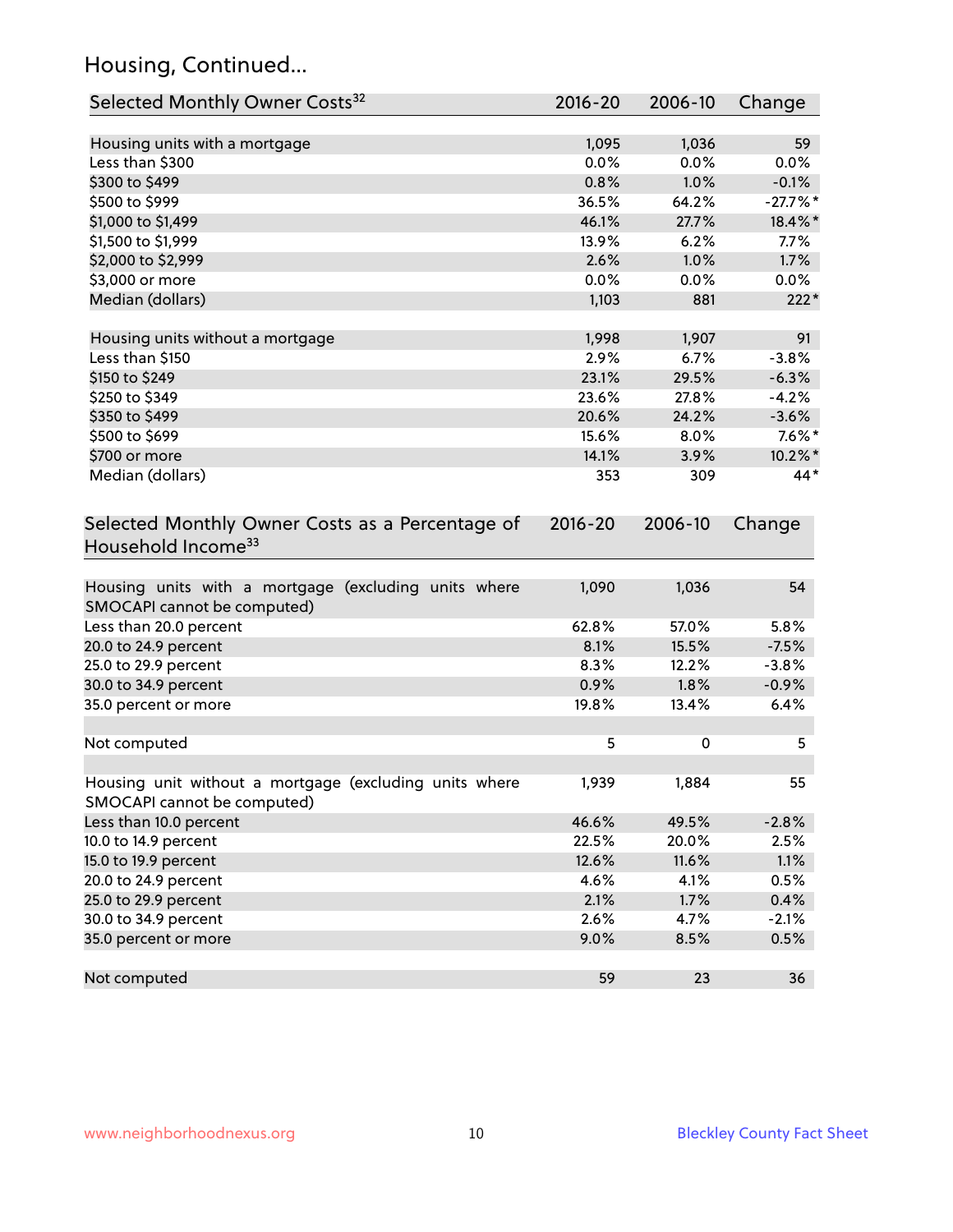# Housing, Continued...

| Gross Rent <sup>34</sup>                                                       | 2016-20     | $2006 - 10$ | Change   |
|--------------------------------------------------------------------------------|-------------|-------------|----------|
|                                                                                |             |             |          |
| Occupied units paying rent                                                     | 969         | 1,197       | $-228$   |
| Less than \$200                                                                | 6.2%        | 9.6%        | $-3.4%$  |
| \$200 to \$499                                                                 | 16.1%       | 23.6%       | $-7.5%$  |
| \$500 to \$749                                                                 | 54.5%       | 36.3%       | 18.2%    |
| \$750 to \$999                                                                 | 18.5%       | 26.7%       | $-8.3%$  |
| \$1,000 to \$1,499                                                             | 4.7%        | 3.8%        | 1.0%     |
| \$1,500 to \$1,999                                                             | 0.0%        | 0.0%        | 0.0%     |
| \$2,000 or more                                                                | 0.0%        | 0.0%        | 0.0%     |
| Median (dollars)                                                               | 624         | 648         | $-24$    |
|                                                                                |             |             |          |
| No rent paid                                                                   | 188         | 128         | 60       |
|                                                                                |             |             |          |
| Gross Rent as a Percentage of Household Income <sup>35</sup>                   | $2016 - 20$ | 2006-10     | Change   |
|                                                                                |             |             |          |
| Occupied units paying rent (excluding units where GRAPI<br>cannot be computed) | 894         | 1,139       | $-245$   |
| Less than 15.0 percent                                                         | 14.2%       | 15.4%       | $-1.2%$  |
| 15.0 to 19.9 percent                                                           | 15.7%       | 10.1%       | 5.6%     |
| 20.0 to 24.9 percent                                                           | 13.4%       | 23.8%       | $-10.4%$ |
| 25.0 to 29.9 percent                                                           | 14.4%       | 1.2%        | 13.2%*   |
| 30.0 to 34.9 percent                                                           | 7.4%        | 7.1%        | 0.3%     |
| 35.0 percent or more                                                           | 34.9%       | 42.4%       | $-7.5%$  |
|                                                                                |             |             |          |

Not computed 263 186 77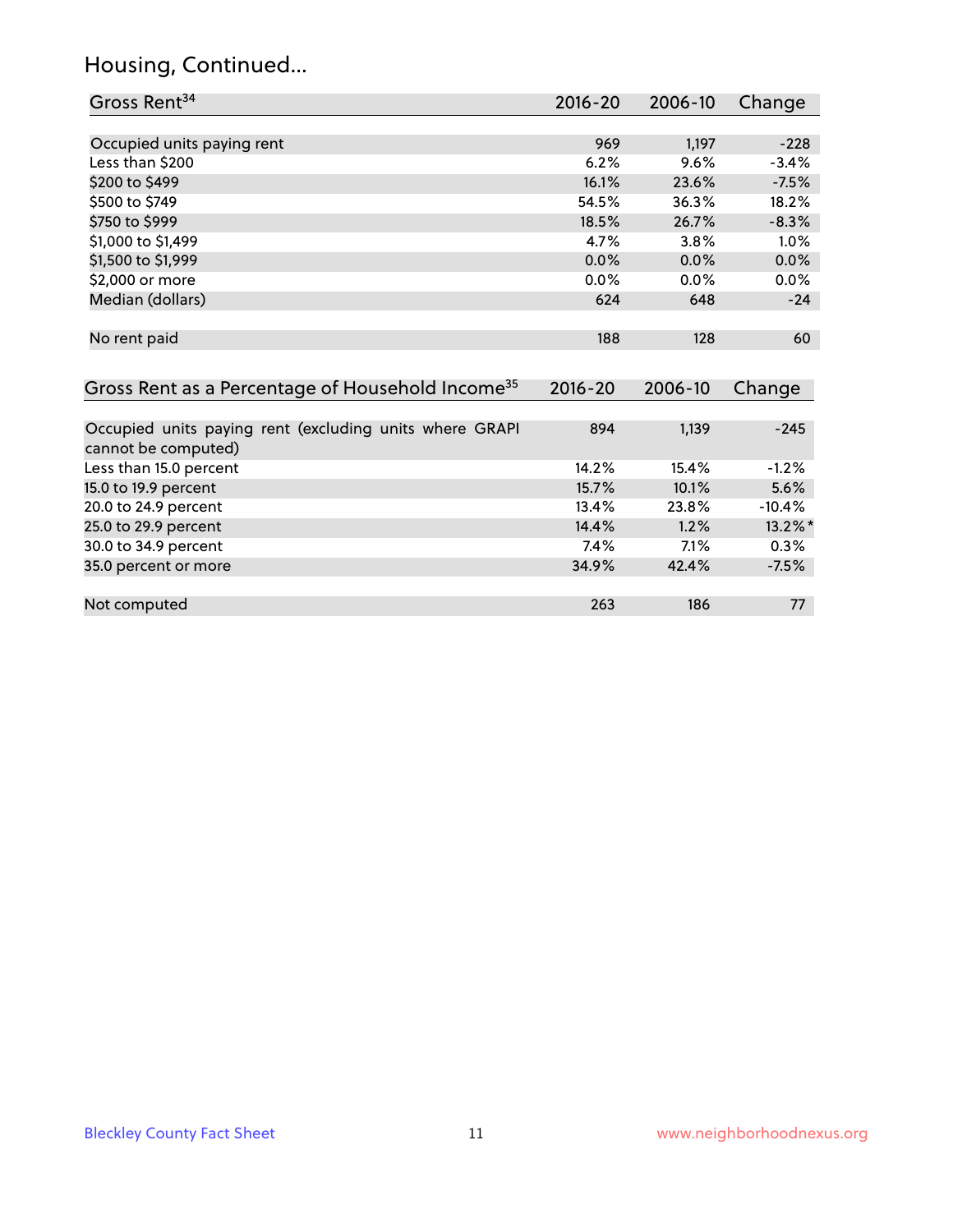# Community Involvement

| Voter Registration and Turnout <sup>36</sup> | 2020  |
|----------------------------------------------|-------|
|                                              |       |
| Active registered voters                     | 7.524 |
| Number voted in Presidential election        | 5.672 |
| Percent voted in Presidential election       | 75.4% |

### Transportation

| Commuting to Work <sup>37</sup>           | 2016-20     | 2006-10 | Change                |
|-------------------------------------------|-------------|---------|-----------------------|
|                                           |             |         |                       |
| Workers 16 years and over                 | 4,697       | 4,983   | $-286$                |
| Car, truck, or van - drove alone          | 87.0%       | 85.3%   | 1.6%                  |
| Car, truck, or van - carpooled            | 8.9%        | 11.8%   | $-2.8%$               |
| Public transportation (excluding taxicab) | $0.0\%$     | $0.3\%$ | $-0.3%$               |
| Walked                                    | $0.0\%$     | 0.3%    | $-0.3%$               |
| Other means                               | 2.0%        | 0.2%    | $1.8\%$ *             |
| Worked at home                            | 2.1%        | 2.1%    | $0.0\%$               |
|                                           |             |         |                       |
| Mean travel time to work (minutes)        | 24.3        | 22.8    | 1.5                   |
|                                           |             |         |                       |
| Vehicles Available <sup>38</sup>          | $2016 - 20$ | 2006-10 | Change                |
|                                           |             |         |                       |
| Occupied housing units                    | 4,250       | 4,268   | $-18$                 |
| No vehicles available                     | $1.7\%$     | 4.4%    | $-2.8%$               |
| 1 vehicle available                       | 37.0%       | 44.3%   | $-7.3%$               |
| 2 vehicles available                      | 34.0%       | 33.9%   | $0.1\%$               |
| 3 or more vehicles available              | 27.4%       | 17.4%   | $10.0\%$ <sup>*</sup> |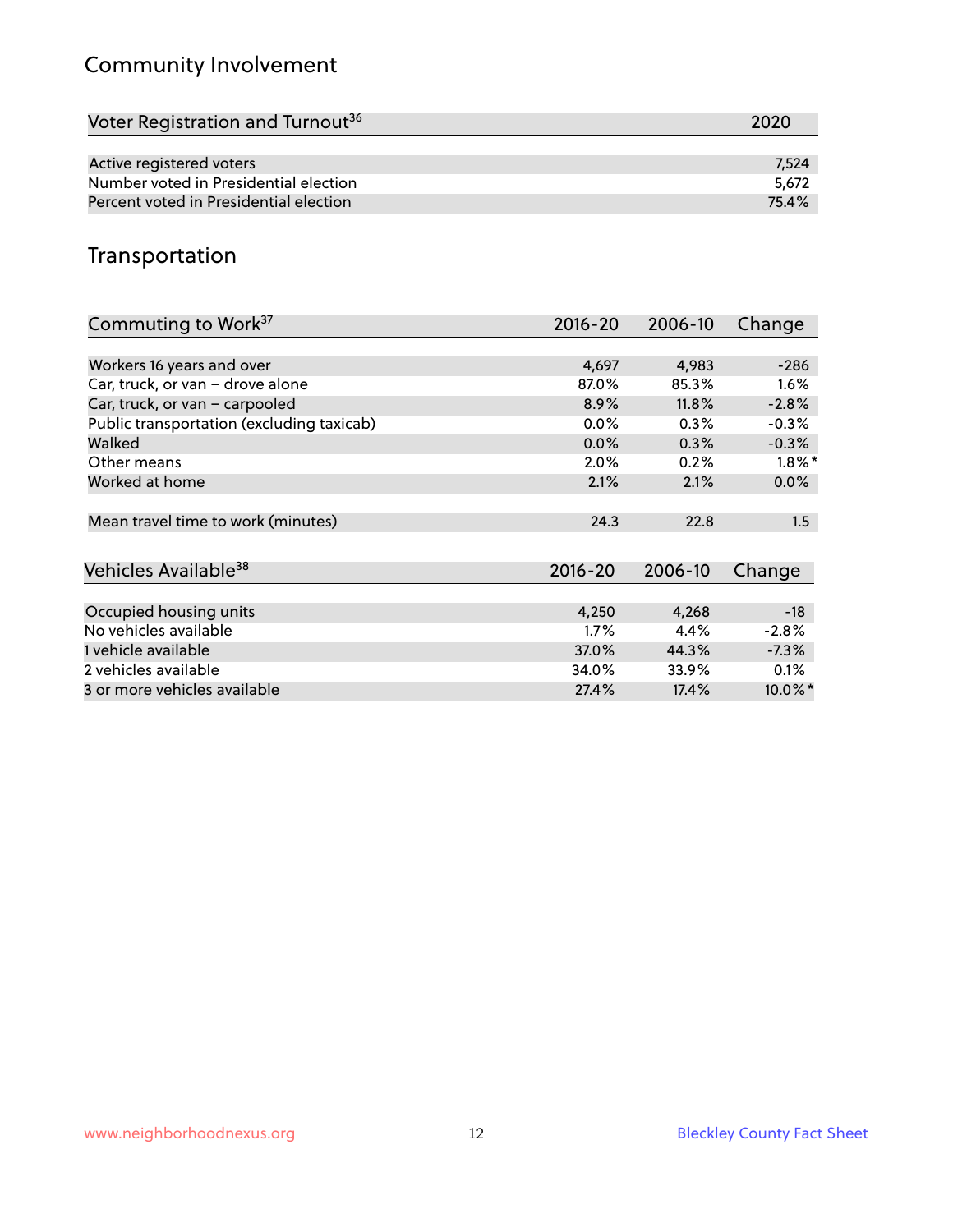#### Health

| Health Insurance coverage <sup>39</sup> | 2016-20 |
|-----------------------------------------|---------|
|-----------------------------------------|---------|

| Civilian Noninstitutionalized Population                | 12,470 |
|---------------------------------------------------------|--------|
| With health insurance coverage                          | 89.6%  |
| With private health insurance coverage                  | 68.4%  |
| With public health coverage                             | 36.3%  |
| No health insurance coverage                            | 10.4%  |
| Civilian Noninstitutionalized Population Under 19 years | 2,838  |
| No health insurance coverage                            | 6.1%   |
| Civilian Noninstitutionalized Population 19 to 64 years | 7,560  |
| In labor force:                                         | 4,601  |
| Employed:                                               | 4,308  |
| With health insurance coverage                          | 90.4%  |
| With private health insurance coverage                  | 47.8%  |
| With public coverage                                    | 8.6%   |
| No health insurance coverage                            | 9.6%   |
| Unemployed:                                             | 293    |
| With health insurance coverage                          | 73.4%  |
| With private health insurance coverage                  | 47.8%  |
| With public coverage                                    | 29.7%  |
| No health insurance coverage                            | 26.6%  |
| Not in labor force:                                     | 2,959  |
| With health insurance coverage                          | 78.8%  |
| With private health insurance coverage                  | 47.3%  |
| With public coverage                                    | 40.3%  |
| No health insurance coverage                            | 21.2%  |

# **Health Factors Most Recent** And The Control of the Control of The Control of The Control of The Control of The Control of The Control of The Control of The Control of The Control of The Control of The Control of The Contr

| Premature Death (YPLL before age 75 per 100,000 population, age-adjusted) <sup>40</sup> | 8,778.8 |
|-----------------------------------------------------------------------------------------|---------|
| Average number of Physically Unhealthy Days <sup>41</sup>                               | 4.9     |
| Average number of Mentally Unhealthy Days <sup>42</sup>                                 | 5.6     |
| Low Birthweight Births <sup>43</sup>                                                    | 9.4%    |
| Diabetes Prevalence <sup>44</sup>                                                       | 12.0%   |
| HIV Prevalence (per 100,000 population) <sup>45</sup>                                   | 405.6   |
| Rate, Deduplicated ER Visits for Asthma, Ages 0-17 <sup>46</sup>                        | 789.1   |